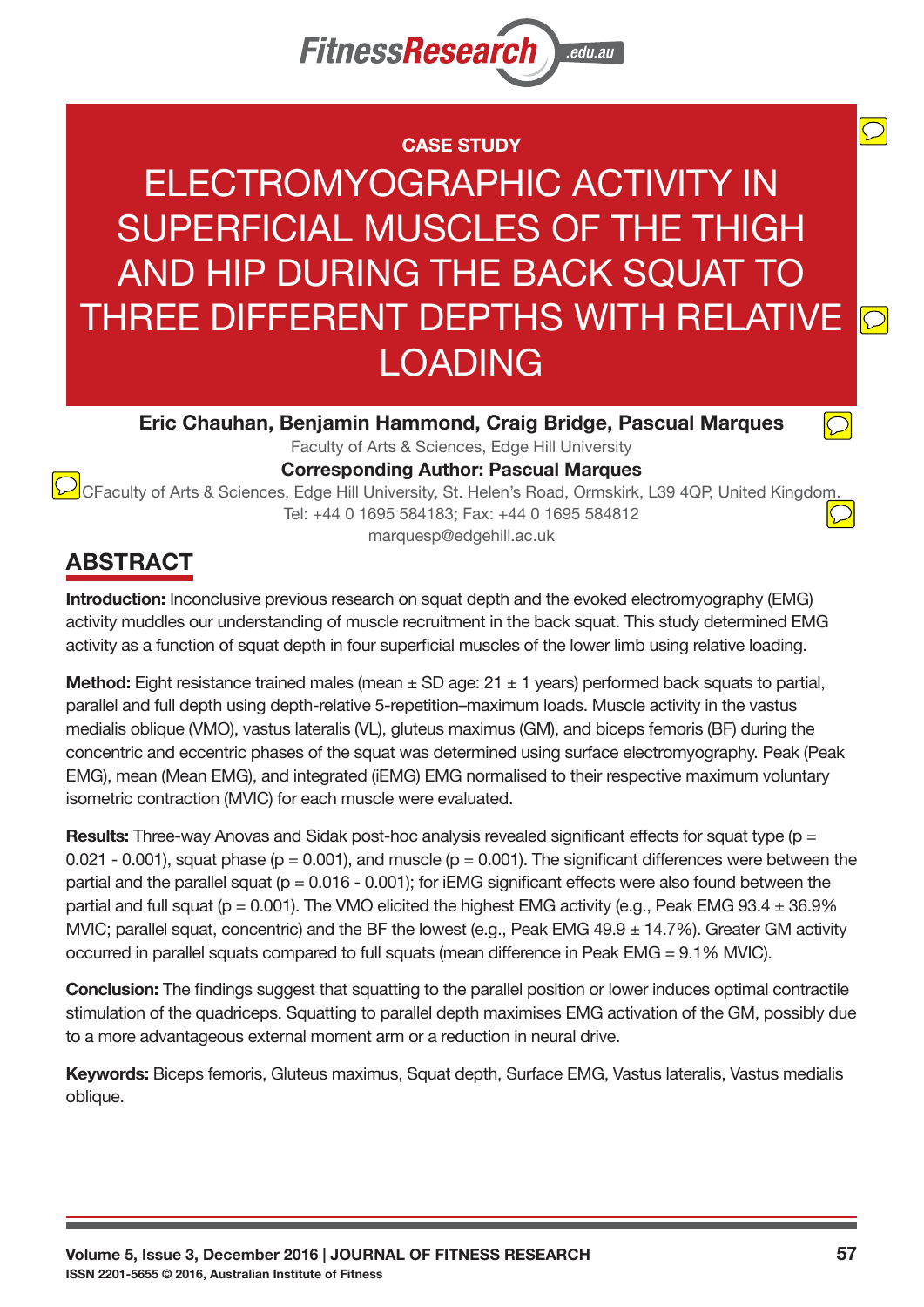### **INTRODUCTION**

The free barbell back squat is a closed-chain, multi-joint movement frequently incorporated into the strength and conditioning programmes of athletes <sup>1,2</sup>. It is imperative that coaches are equipped with underlying research evidence regarding the contribution of different muscles of the lower limb to the squat. In strength training programs, variations in the lifting technique are applied in an attempt to target certain muscle groups by altering the joint torques  $3,4$ . However, the physiological stresses associated with high levels of muscle activity and time-under-tension are central to stimulating a training effect<sup>5</sup>; simply shifting joint torques does not guarantee augmentations in muscle fibre recruitment. For this reason, surface  $electromyography$  (EMG) is commonly employed to determine the potential effectiveness of an exercise variation and the associated neuromuscular adaptive stimulus <sup>6</sup>; whereby, measures typically include peak (Peak EMG), mean (Mean EMG), and integrated (iEMG) EMG normalised to maximum voluntary isometric contraction (MVIC). Altering the depth to which an athlete descends in the squat is one approach that may permit favourable outcomes in muscle activity and concomitant physiological perturbations, and hence optimise neuromuscular adaptations in athletes. Existing literature supports that small alterations in squat technique can impact on the muscle activity evoked  $\frac{7}{1}$ . The three squat depths most commonly adopted in strength training are the partial squat, parallel squat, and full squat <sup>8,9</sup>.

It has been reported that with increased hip and knee flexion in the squat, relative muscular effort at these joints increases in the concentric phase <sup>5</sup>. An increase in muscle activity and concomitant stimuli for neuromuscular adaptation has been implied. However, Bryanton et al.<sup>5</sup> used inverse dynamics to compute net joint moments and an isokinetic dynamometer matched for joint angle at each squat depth to establish a maximal force for relative comparisons; and EMG analysis was not used. Joint moments are a product of both mechanical leverage and muscle tension, and involve all muscles acting to produce extension about the joint. To this end, EMG analysis must be employed for the analysis of the

squat. The only investigation on the muscular activity of the GM at different squat depths is the research by Caterisano and colleagues <sup>10</sup>. In their analysis of the GM, vastus medialis oblique (VMO), vastus lateralis (VL) and biceps femoris (BF), the authors found only the GM to become significantly more active with depth in partial, parallel and full squats during the concentric phase (iEMG:  $26.8\%$ ,  $27.4\%$ and 40.5% MVIC; respectively). Nonetheless, our understanding of GM contribution to the squat is limited.

Previous research report that lifted load decreases with squat depth due to mechanical factors that include a greater range of motion through which the load must be moved and thus an increased time under tension and concomitant demands on the muscle, and an unfavourable length-tension relationship created by the increased muscle lengths of the vasti and GM<sup>9</sup>. Therefore, a complex control strategy is required in the squat movement since the joint moments, muscle activity, relative contribution of the lower limb joints, and lifted load are influenced by squat depth  $11,12$ . Uncovering a limitation of previous research <sup>10</sup>, the same absolute barbell load was used for each squat depth. Therefore, the maximum exercise intensity possible at each depth was not used; posing implications for muscle activity  $1,5$ . The greater intensities associated with increased squat depth would thereby ostensibly elicit greater muscle activity in the prime movers <sup>5,7</sup> and point to the need for further research.

Research<sup>13</sup> found a sudden increase in hip and knee extensor EMG activity during the initial ascent from full squats, consistent with pertinent literature regarding increases in activity after transitioning from the eccentric to the concentric phases of the movement <sup>2,4</sup>. However, the results of Robertson *et al.*<sup>13</sup> depict a gradual increase in GM activity thereafter, apparent over the first two thirds of the ascent. This suggests that Peak EMG activity of the GM may be attained by squatting to a partial or parallel depth only; however, the study does not compare muscle activity between squats to different depths, warranting further research.

Unlike the quadriceps femoris, which have demonstrated near maximal levels of recruitment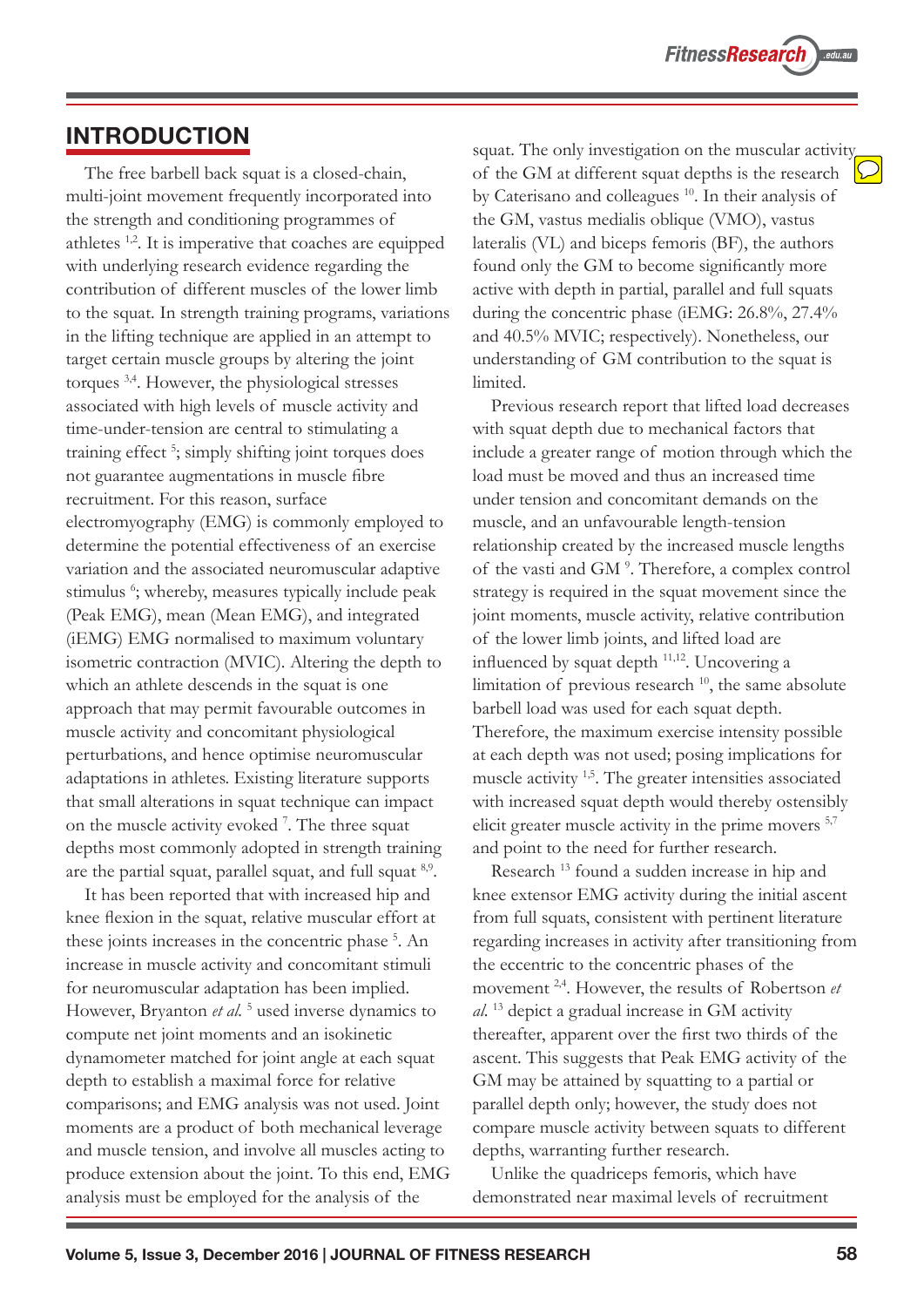during full squats 13, hamstring activity during the back squat, including that of the BF is seemingly low, with studies having repeatedly documented the BF as contributing minimally to the movement in terms of absolute EMG<sup>7,14</sup>. For instance, Ebben<sup>14</sup> showed 2.7 times less activity in the hamstrings muscles relative to the quadriceps; however, squat depth comparisons are largely absent. Gorsuch and colleagues <sup>15</sup> examined the effect of squat depth on the myoelectrical activity of the BF and reported only marginal and statistically non-significant differences in EMG across squat depth conditions; only partial  $(0.066 \pm 0.044 \text{ mV})$  and parallel  $(0.075 \pm 0.056 \text{ mV})$ squat depths were compared. Further research is required to unveil the EMG patterns of the hamstrings as a function of squat depth.

From the available literature, one can deduce that the vasti are moderately-to-highly active, while the BF is minimally active in the parallel squat  $2,4$ . Limited research has investigated muscle activity of the GM in the back squat <sup>13</sup>. Also, the literature is equivocal regarding EMG activity at varying squat depths. Muscle recruitment is highly dependent on bar load <sup>7</sup>. However, few EMG studies have explored intensities greater than  $3$  repetition maximum ( $3RM$ ) in the back squat; intensities which are most conducive to maximal strength development <sup>16</sup>. Therefore, the aim of this study was to determine EMG activity of the VMO, VL, GM and BF muscles at different depths of the back squat using relative loads. The findings of the study have implications for optimisation of squat training.

# **METHODOLOGY**

#### **Experimental Design**

Participants were requested to attend three data collection sessions separated by at least 72 hours to neutralise the effects of fatigue: 1. familiarisation session and determination of five repetition maximum (5RM) loads, 2. tests for MVIC, and 3. experimental session. Independent variables included squat depth (partial squat, parallel squat, and full squat), squat phase (concentric and eccentric), and muscle (VMO, VL, GM and BF). The dependent variables were Peak EMG, Mean EMG and iEMG. Peak EMG allows for the highest level and nearinstantaneous changes in muscle activation to be observed. Mean EMG is robust to both movement artefact and time, thus providing a reliable EMG amplitude over the entire movement  $17$ . The iEMG best illustrates mechanical work performed by the muscle. The partial squat was defined by a femur-toshank angle of approximately 120° (Figure 1). The position at which the femur was parallel to the floor denoted the parallel squat. The full squat was determined based on the acetabulofemoral joint distinctly below the horizontal plane of the knee whilst within the mobility confines of the participant (i.e., maintaining heel contact with the ground)  $^{16}$ . At the instant the desired squat depth was reached, an investigator situated to the side of the participant provided verbal cues to participants instigating the concentric portion of the lift; video analysis was used to verify that each depth was achieved <sup>10</sup>. To account for circadian variations <sup>6</sup>, experimental testing and MVIC trials were undertaken consistently between



Figure 1. Partial (a), parallel (b) and full squat (c) depths.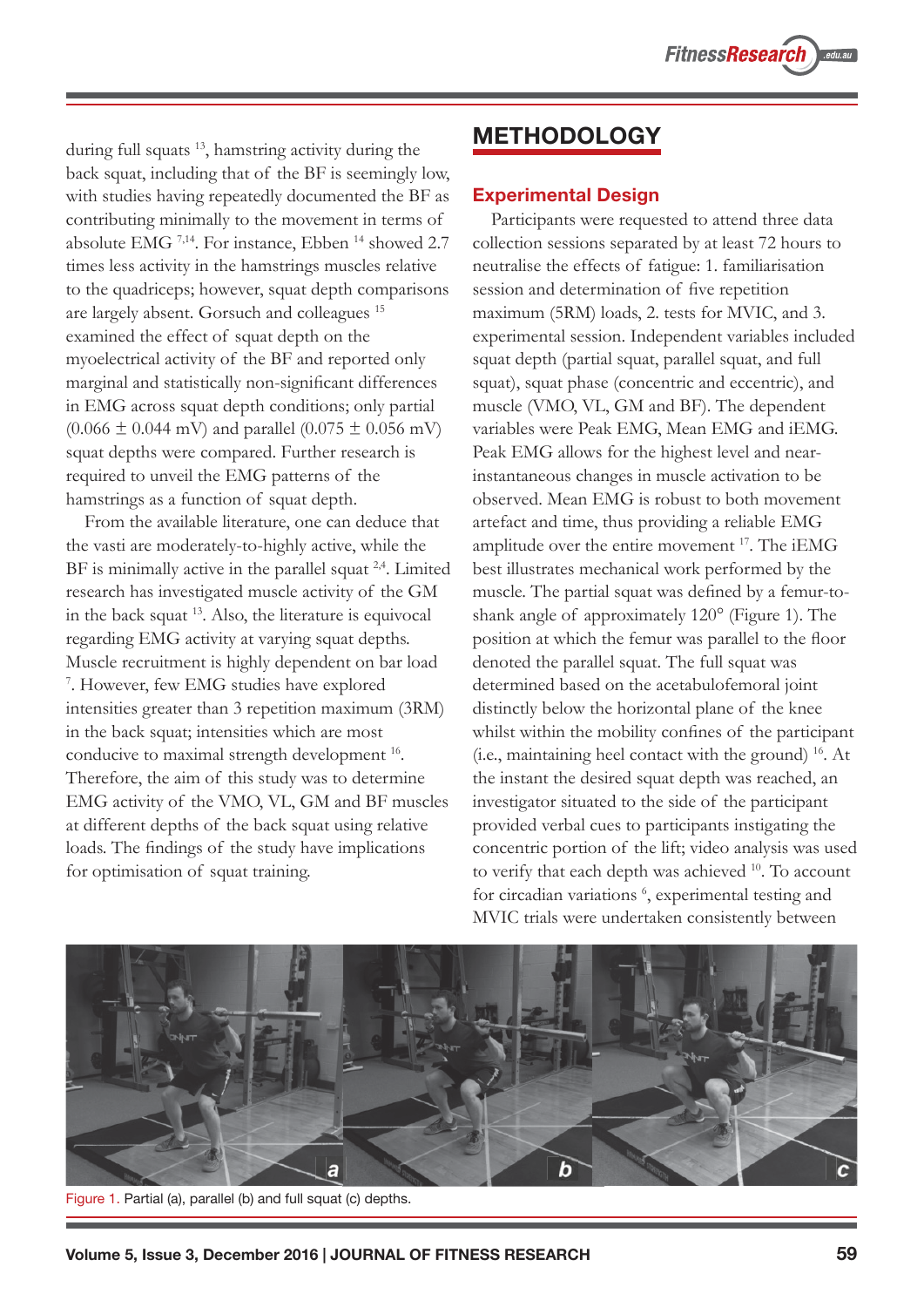the hours of  $10:30$  am and  $1:00$  pm. Furthermore, participants were asked to abstain from any lower body resistance training or exhaustive activity in the 48 hours preceding all testing to ensure no muscle soreness was present that may have compromised the validity of the data. Testing was conducted using a randomised and counterbalanced repeated measures design to mitigate order effects<sup>18</sup>.

#### **Participants**

Eight healthy males of mean  $\pm$  SD age of 21  $\pm$  1 years, height of  $176 \pm 5$  cm, mass of  $80 \pm 9$  kg, and training experience in the free barbell back squat of 5  $\pm$  1 years were recruited. Exclusion criteria encompassed a history of lower body injury or pathology that may influence patterns of activation in lower body musculature. Insufficient dorsiflexion preventing full squat depth reached safely using correct squatting technique was contraindicated <sup>19</sup>, as was excessive lumbar flexion attributable to inherent anatomical or immobility induced posterior pelvic tilt <sup>16</sup>. Criteria for insufficient dorsiflexion was assessed by an experienced Strength & Conditioning coach by ascertaining whether the participants were able to maintain heel contact with the ground during full squats, and excessive lumbar flexion was gauged visually by the coach based on own experience and kinesiological education. The use of eight participants elicited medium and large statistical effect sizes  $^{20}$ . The study was approved by the Ethics Committee at Edge Hill University.

### **Squat Technique**

Participants performed the back squat wearing their own cross-training shoes with a firm and stable sole. The feet were positioned slightly wider than shoulder width apart while maintaining a naturally neutral or slightly abducted orientation. Foot position was standardised between trials. The barbell was held using a pronated grip at a width as narrow as shoulder flexibility and thoracic mobility would permit, and placed behind the neck across the upper trapezius in the 'high bar' position, with the scapulae retracted  $^{16}$ . During the squat, the knees were aligned with the toes and tracked them throughout the movement. A cue for abduction and external

rotation of the hips was given to facilitate this action and mitigate gravity induced hip adduction torque and deleterious knee valgus in the presence of lower-body strength and mobility deficits <sup>21</sup>. The lumbar and thoracic spinal regions maintained their natural or slightly extended curvatures throughout the movement, with slight hyperextension of the cervical spine, as participants faced forward <sup>22</sup>. Lumbar and thoracic spinal curvature and forward lean were visually monitored by the experienced Strength & Conditioning coach. A visual indicator of excessive forward lean was when the hips rose up too quickly relative to the shoulders from the start of the ascent, in which case the data were discarded and the trial repeated <sup>10</sup>. Participants were instructed to "control" their descent and not to "bounce" off their calves in the full squat. No belts or knee wraps were permitted due to their attenuation effect on EMG activity<sup>1</sup>.

### **Familiarisation Trial and 5RM Procedures**

A 5RM load was selected as 5 repetitions is common place in strength training programs and within the recommended repetition range for developing maximum strength <sup>16</sup>. The 5RM load at each depth was used to allow the prescription of relative loading<sup>7</sup>. During a familiarisation session participants established their 5RM to the nearest 2.5 kg at each squat depth; ten minutes recovery was provided between the 5RM trials<sup>1</sup>. The participants performed two warm up sets before attempting the first estimated 5RM load using a free Olympic barbell. Three 5RM squat attempts were carried out to determine the 5RM at each depth <sup>12</sup>. With consideration to circadian rhythm<sup>6</sup>, all 5RM trials took place between the hours of 11:00 am and 2:00 pm. Attained 5RM loads by all participants ranged from 112.5 to 185.0 kg (partial squat), 92.5 to  $125.0$ kg (parallel squat) and 75.0 to 110.0 kg (full squat).

### **Electromyography Procedures**

Disposable silver-silver chloride (Ag Ag–Cl), bipolar configured passive wet gel surface electrodes were affixed in pairs, spaced 20 mm apart, to the belly of each muscle according to SENIAM guidelines and oriented parallel with the muscle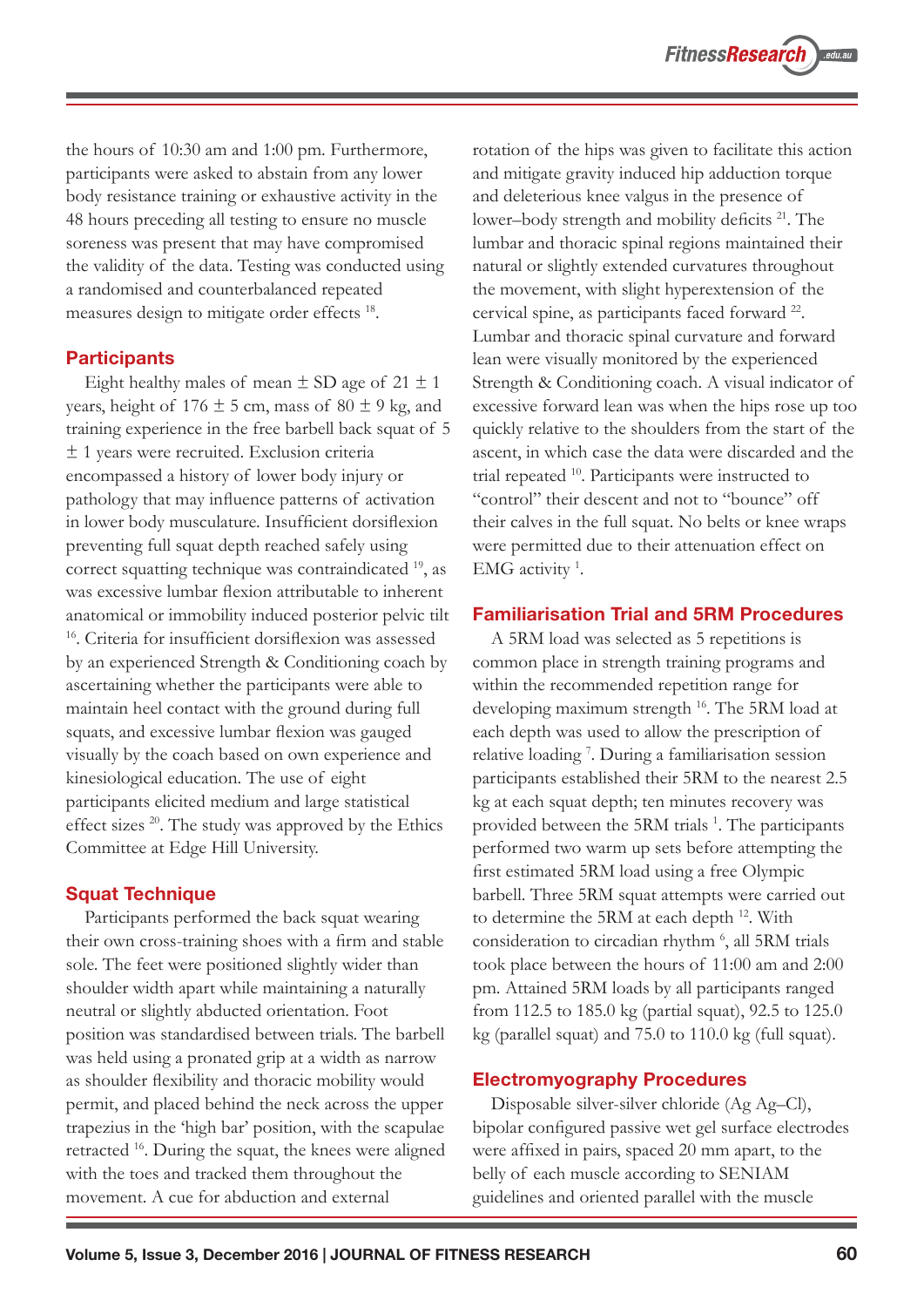fibres<sup>2</sup>. To reduce signal artefact, the skin at the sites of electrode placement was shaved, and cleansed with alcohol wipes. Small telemetric modules were connected to the electrodes via a two-snap lead and secured to the skin using double sided adhesive tape. These modules housed a reference electrode which contacted the skin. The myoelectrical signals were relayed wirelessly from the modules to the telemetric EMG system (Noraxon Telemyo DTS system, Noraxon USA Inc, Arizona, USA), and sampled at 1000 Hz. To optimise transmission, signals were high pass filtered using a bandpass at 10-500 Hz. All EMG data was saved using the manufacturer's software (Myoreseacrh XP, Noraxon USA Inc, Arizona, USA). Raw EMG traces were full wave rectified and smoothed using a root mean square (RMS) algorithm with a 50 ms time window. Peak EMG, Mean EMG and iEMG were collected and normalised to MVIC trials<sup>17</sup>.

#### **MVICs**

The MVICs at each muscle of interest were performed to obtain a reference EMG denominator <sup>23</sup>. The MVIC was chosen as the normalisation method because of its established efficacy as a normalisation technique 24 and its exclusivity in providing estimates of the degree of motor-unit recruitment relative to a muscle's maximum activation potential, permitting comparisons between muscles <sup>18,23</sup>. The following tasks have been identified as eliciting maximum muscle activity and were implemented in the study. For the GM, an MVIC was performed with the participants assuming a prone quadruped position, their right knee flexed to approximately 90° and full extension of their right hip <sup>21</sup>. The vasti MVICs were achieved while seated on a commercial gym based 'leg extension' machine (LifeFitness), with the right knee and hips flexed to approximately  $60^\circ$  and  $90^\circ$ , respectively <sup>25</sup>. Applying a resistance great enough to deny movement, a maximum effort knee extension was then performed against an immovable pad. Similarly, for the BF, the MVIC was completed at circa 60° of knee flexion and  $90^{\circ}$  of hip flexion while seated <sup>25,26</sup>; though a commercial 'leg curl' machine (LifeFitness) was used for this task. Here, maximum effort knee flexion was

instructed, while resistance prohibited movement. A pad placed atop the upper thighs prevented any unwanted movement of the thighs or hips during the assessment. All repetitions were preceded by a verbal cue to contract the muscle as quickly as possible <sup>1</sup>. After two sub-maximal warm-up sets of 10 full ROM repetitions, three five-second maximal isometric efforts were performed for each muscle group, intervened by a minimum of two minutes to lessen fatigue effects<sup>1</sup>. The highest EMG reading obtained from these repetitions subsequently denoted the normalisation reference for the corresponding muscle.

#### **Experimental Procedures**

Participants undertook a standardised warm-up, comprising activation exercises, dynamic stretching and un-weighted Olympic barbell squats before incremental warm-up sets of 6 repetitions at 40%,  $60\%$  and  $80\%$  of their first tested squat depth 5RM using a standard 20 kg Olympic barbell<sup>27</sup>. Succeeding the warm-up, participants performed 3 consecutive repetitions at each depth with the 5RM loads. Three repetitions, rather than 5, were used to circumvent possible fatigue induced deterioration of technique that may affect relative muscle contribution during the final repetitions of each set <sup>28</sup>. Video analysis was set up perpendicular to the line of action at approximately 1 metre from the floor and 3 metres from the bar and synchronised to the EMG trace for an accurate interpretation of results. This included the partitioning of data into respective concentric and eccentric phases and provided verification of squat depth. All three trials were performed during the same session to mitigate the influence of highly variable physiological and biochemical states and extrinsic factors (e.g., re-placing electrodes in their exact positions) on the EMG signal and consequentially compromising the reliability of data <sup>23,24</sup>. This technique has previously demonstrated high intra-class correlation coefficients (ICCs  $=$  $0.945 - 0.992$  for thigh and hip musculature in the back squat <sup>29</sup>. Each trial was interspersed with ten minutes of rest to allow fatigue to fully dissipate and any re-synthesis of ATP-PCr stores to occur<sup>1</sup>. The back squat was performed inside a power rack, while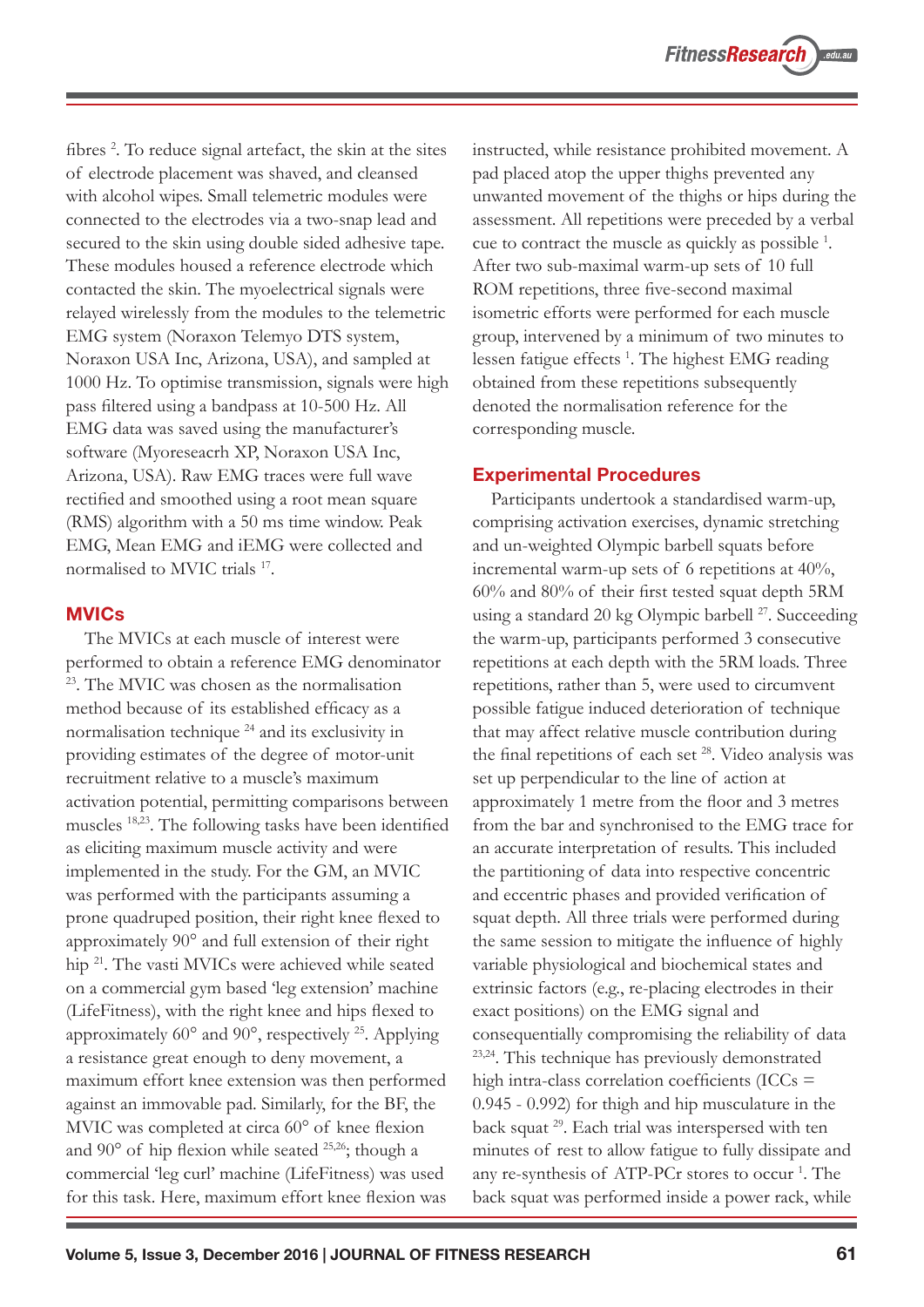



Figure 2. Peak EMG presented as mean + SD normalised to MVIC.



Figure 3. Mean EMG presented as mean + SD normalised to MVIC.



Figure 4. iEMG presented as mean + SD normalised to MVIC.

two spotters, one at each end of the barbell, were present during each lift to ensure safety <sup>16</sup>.

#### **Statistical Analyses**

Statistical analysis was carried out using IBM SPSS 22.0 software (IBM, 2013). Assessment of the normality of raw data assumption was performed using Sharipo-Wilk's test and visual inspection of Q-Q plots. Assessment of the normality of residuals and homogeneity of residuals assumptions was accomplished using Q-Q plots and scatter graphs to inspect homoscedasticity, and Cook's distance <sup>30</sup>. Raw data were mathematically transformed using a logarithmic function. Three-way Anovas were performed, wherein Peak EMG, Mean EMG and iEMG within squat types, squat phases, and muscle effects were calculated ( $p \le 0.05$ ). Sidak post-hoc tests were performed on any measure that achieved a main effect. Partial  $\eta^2$  ( $\eta_p^2$ ) effect sizes and statistical power were calculated and reported.  $\eta_{\rm p}^2$  was interpreted based upon the guidelines of  $20$ ; that is, a  $\eta_p^2$  of .02 is small, .13 is medium, and .26 is large.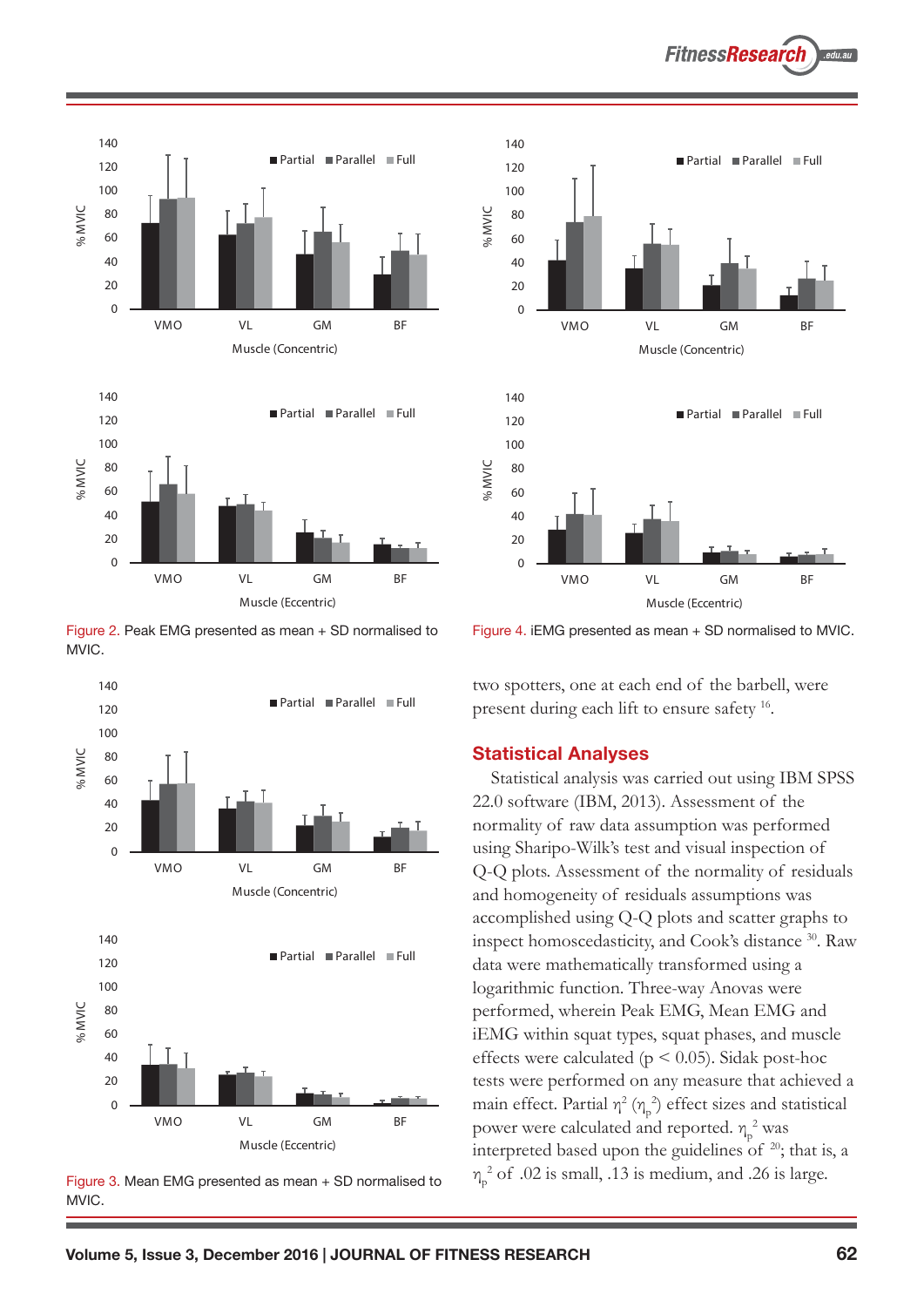## **RESULTS**

Mean + SD Peak EMG, Mean EMG and iEMG normalised to MVIC are presented in Figs. 2-4. The EMG activity was higher in the concentric phase. The general trend of EMG activity was characterised by a progressive reduction in activity in the order VMO (highest activity), VL, GM, BF (lowest activity).

Tables 1-3 show statistically significant results of the three-way Anovas and Sidak post-hoc tests. Significant effects were found for squat type  $(p =$  $0.001 - 0.021$ , squat phase ( $p = 0.001$ ) and muscle (*p*)  $= 0.001$ ; and the interactions specified ( $p = 0.001$ )  $-$  0.015). The  $\eta_p^2$  yielded medium and large effects  $(\eta_p^2 = .05 - .76)$  for the main and most of the interaction effects, and power was  $\geq 0.70$  for all statistically significant findings. Post-hocs revealed that the significant differences were between the partial and the parallel squat (example mean differences: Peak EMG of VMO concentric  $=$ 20.1% MVIC,  $p = 0.016$ ; iEMG of VMO = 32.2% MVIC,  $p = 0.001$ ; for iEMG significant effects were also found between the partial and full squat (for example, iEMG of VMO concentric  $= 37.3\%$ MVIC,  $p = 0.001$ ). Muscles of the quadriceps differed significantly from the GM and BF; for example difference in Peak EMG between VMO and GM concentric in the full squat =  $37.9\%$  MVIC,  $p =$ 0.001; and difference between VMO and BF  $=$ 48.4% MVIC,  $p = 0.001$ ; There were also significant differences between the GM and BF; for example difference in Peak EMG concentric in the full squat  $= 10.5\%$  MVIC,  $p = 0.001$ .

## **DISCUSSION**

This study aimed to determine EMG activity of the VMO, VL, GM and BF muscles at different depths of the back squat using relative loads. With reference to the knee extensors, the VMO and VL were more active in the parallel (e.g., Mean EMG of  $VMO = 57.7$ ,  $VL = 43.0$  and full (VMO = 58.0, VL  $=$  41.8) squats than at partial depths (VMO  $=$  43.9,  $VL = 37.0$ ) during the concentric phase (Figures 2-4). This was also the case for the eccentric phase with regards to iEMG (partial: VMO = 29.0, VL =

26.2; parallel: VMO = 42.3, VL = 38.0; full: VMO = 41.5,  $VL = 36.1$ ; Figure 4. The higher muscle activity of the vasti in the parallel compared to the partial squat is likely due to the mechanical disadvantage that occurs as a result of the initial flexion of the hips and knees<sup>3</sup>. It has also been reported<sup>1</sup> that during concentric contractions, neural drive to the quadriceps is greater for intermediate and large muscle lengths (i.e., at parallel and full squat depths) than for short muscle lengths (i.e., partial squat depth). Hence, lower EMG activity of the quadriceps femoris in the partial squat may in part be attributed to sub-optimal motor-unit firing rates<sup>1</sup>. Negligible differences in EMG activity were found between the parallel and full squats in both vasti muscles for all EMG parameters. This finding is in agreement with Wretenberg and colleagues <sup>31</sup>, who observed no differences in Peak EMG activity of the VL between parallel and full squats. However, Robertson et al.<sup>13</sup> found that peak VL activity was maximum at the bottom of the squat suggesting that the EMG activity of the VL should be explored

Table 1: Statistically significant results of the three-way Anova and Sidak post-hoc statistical tests (Peak EMG).

| <b>Variables</b>       | F<br>ratio | df    | p     | $\eta_{\rm p}^2$ | power |  |  |
|------------------------|------------|-------|-------|------------------|-------|--|--|
| Squat type             | 4.1        | 2,156 | 0.018 | 0.05             | 0.72  |  |  |
| Squat phase            | 228.0      | 1,156 | 0.001 | 0.61             | 1.00  |  |  |
| <b>Muscle</b>          | 101.0      | 3,156 | 0.001 | 0.67             | 1.00  |  |  |
| Squat type * Phase     | 9.2        | 2,156 | 0.001 | 0.11             | 0.98  |  |  |
| Squat phase * Muscle   | 10.3       | 3,156 | 0.001 | 0.17             | 1.00  |  |  |
| <b>Sidak post-hocs</b> |            |       |       |                  |       |  |  |
| <b>Squat type</b>      |            |       |       |                  |       |  |  |
| Partial vs. parallel   |            |       | 0.016 |                  |       |  |  |
| <b>Muscle</b>          |            |       |       |                  |       |  |  |
| VMO vs. GM             |            |       | 0.001 |                  |       |  |  |
| VMO vs. BF             |            |       | 0.001 |                  |       |  |  |
| VL vs. GM              |            |       | 0.001 |                  |       |  |  |
| VL vs. BF              |            |       | 0.001 |                  |       |  |  |
| GM vs. BF              |            |       | 0.001 |                  |       |  |  |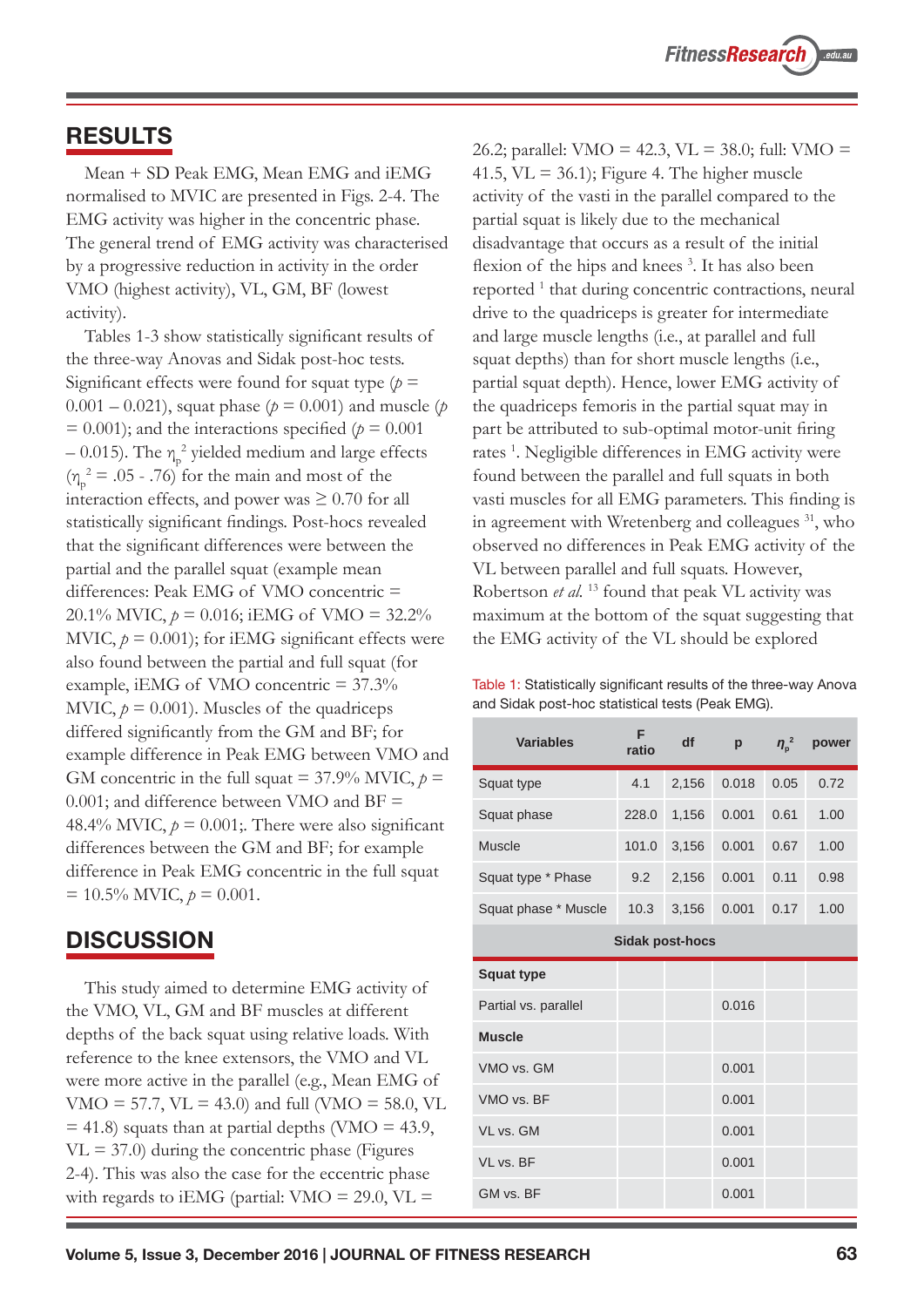| <b>Variables</b>       | F<br>ratio | df    | p       | $\eta_{\rm p}^2$ | power |  |
|------------------------|------------|-------|---------|------------------|-------|--|
| Squat type             | 3.9        | 2,156 | 0.021   | 0.05             | 0.70  |  |
| Squat phase            | 205.6      | 1,156 | 0.001   | 0.57             | 1.00  |  |
| <b>Muscle</b>          | 166.6      | 3,156 | 0.001   | 0.76             | 1.00  |  |
| Squat type * Phase     | 4.9        | 2,156 | 0.009   | 0.06             | 0.80  |  |
| Squat phase * Muscle   | 13.3       | 3,156 | 0.001   | 0.02             | 1.00  |  |
| <b>Sidak post-hocs</b> |            |       |         |                  |       |  |
| <b>Squat type</b>      |            |       |         |                  |       |  |
| Partial vs. parallel   |            |       | $0.07*$ |                  |       |  |
| <b>Muscle</b>          |            |       |         |                  |       |  |
| VMO vs. GM             |            |       | 0.001   |                  |       |  |
| VMO vs. BF             |            |       | 0.001   |                  |       |  |
| VL vs. GM              |            |       | 0.001   |                  |       |  |
| VL vs. BF              |            |       | 0.001   |                  |       |  |
| GM vs. BF              |            |       | 0.001   |                  |       |  |

Table 2: Statistically significant results of the three-way Anova and Sidak post-hoc statistical tests (Mean EMG).

\* Approaching significance

Table 3: Statistically significant results of the three-way Anova and Sidak post-hoc statistical tests (iEMG).

| <b>Variables</b>       | F<br>ratio | df    | p     | $\eta_{\rm p}^2$ | power |
|------------------------|------------|-------|-------|------------------|-------|
| Squat type             | 22.1       | 2,156 | 0.001 | 0.22             | 1.00  |
| Squat phase            | 165.7      | 1,156 | 0.001 | 0.51             | 1.00  |
| Muscle                 | 112.8      | 3,156 | 0.001 | 0.68             | 1.00  |
| Squat type * Phase     | 4.3        | 2,156 | 0.015 | 0.05             | 0.74  |
| Squat phase * Muscle   | 9.5        | 3,156 | 0.001 | 0.15             | 1.00  |
| <b>Sidak post-hocs</b> |            |       |       |                  |       |
| <b>Squat type</b>      |            |       |       |                  |       |
| Partial vs. parallel   |            |       | 0.001 |                  |       |
| Partial vs. full       |            |       | 0.001 |                  |       |
| <b>Muscle</b>          |            |       |       |                  |       |
| VMO vs. GM             |            |       | 0.001 |                  |       |
| VMO vs. BF             |            |       | 0.001 |                  |       |
| VL vs. GM              |            |       | 0.001 |                  |       |
| VL vs. BF              |            |       | 0.001 |                  |       |
| GM vs. BF              |            |       | 0.001 |                  |       |

further.

The most prominent finding was that squatting to parallel evoked greater Peak EMG, Mean EMG, and iEMG activity of the GM during the concentric phase (e.g., Peak  $EMG = 65.9\%$  MVIC) than squatting to partial  $(46.9\%)$  and full depths  $(56.8\%)$ ; Figure 2. This finding opposes the results of Caterisano *et al.* <sup>10</sup>, who reported the GM significantly more active in the full squat, and the mechanical analysis carried out by Bryanton et al.<sup>5</sup> who reported that the largest hip joint moment and relative muscular effort occurred in the deep squat. However, our finding substantiates other reports<sup>13</sup> that found GM activity to increase slightly after rising from the bottom of a full squat to a parallel depth.

The higher GM activity in the parallel squat may be explained by a number of factors. Examination of the time-motion analysis of the full squat  $<sup>1</sup>$  reveals</sup> that the external moment arm imposed on the GM appears to attenuate once the participant descends beyond the parallel position, as dorsifiexion is maximised and the femur to shank angle is reduced, bringing the acetabulofemoral joint closer to the vertical plane of the bar<sup>1</sup>. This observation submits that less torque and thus less EMG activity of the GM is required to overcome inertia against the lifted load compared to the parallel squat <sup>22</sup>. However, no published kinematic data exists to substantiate this claim. Also, it may be speculated that increased relative muscular effort of the knee extensor with greater squat depth<sup>5</sup> and higher VMO EMG activity  $(Figures 2-4)$  may reduce the muscular demand on the GM. Another factor that may explain why GM muscle activity did not increase in the full squat is the role of soft tissue in supporting the load at the end of range of motion. It has been suggested that an optimal length-tension relationship of the GM exists at about  $90^{\circ}$  of knee angle (slightly above parallel), conducive to muscle force production<sup>3</sup> and suggestive that perhaps less activation is required to generate tension in the partial squat  $^{22}$ . It is unclear whether the angle of hip flexion peaks at the parallel depth and remains constant, whereby muscle length and involvement would not necessarily change as the squats deepens. These factors offer an explanation for the higher GM activity at parallel depth.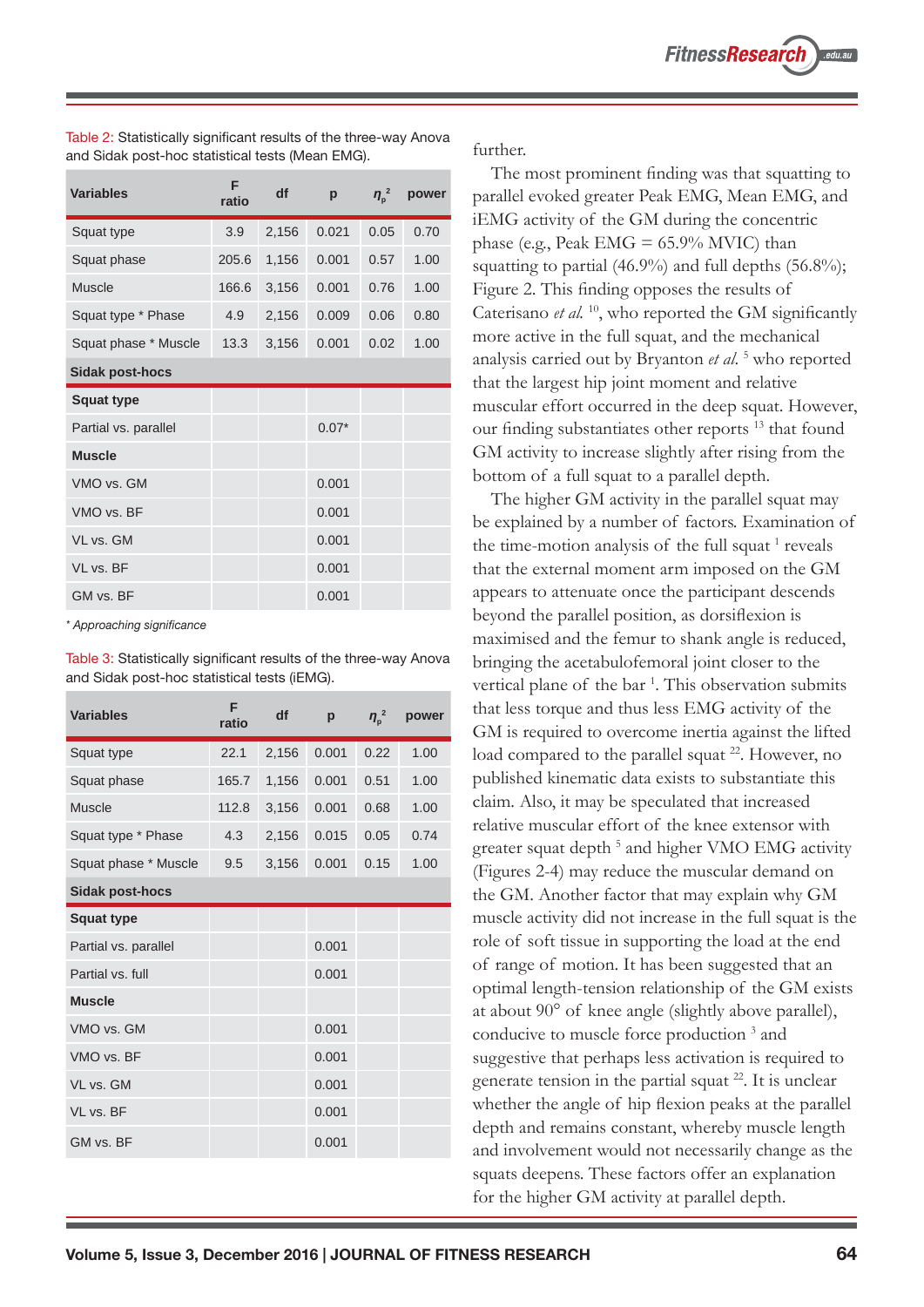The BF was more active at parallel (Mean EMG  $=$  $20.7\%$  MVIC) than during partial  $(13.0\%)$  squats during the concentric phase, similarly to the vasti and in-line with previous findings<sup>11</sup>. However, negligible differences were found between parallel and full squats  $(18.1\%)$ ; Figure 3. Upholding existing literature regarding the small contribution of the BF to the squat in terms of absolute EMG  $^{7,14}$ , the level of muscle activity in the BF was comparatively low (Figures 2-4). In fact, in the parallel squat, the  $BF$ displayed Mean EMG concentric activity of 20.7  $\pm$ 4.2% MVIC. This is comparable to previous findings <sup>4</sup> of 26  $\pm$  11% and <sup>2</sup> of approximately 24% even though they used lighter loads. Accordingly, both vasti were significantly more active than the BF regarding Mean EMG and iEMG activity in both the concentric and eccentric phases (Tables 1-3). During the eccentric phase, both knee extensors were active to a significantly greater level than both hip extensors (GM and BF). However, comparing vasti activity during the concentric phase, the Mean EMG activity levels of both the VMO (57.7  $\pm$  23.9%) and VL  $(43.0 \pm 8.3\%)$  in our study are similar to those reported previously <sup>18</sup> of 50.0  $\pm$  9.0% and 47.0  $\pm$  $6.0\%$ , respectively. Yet, these values are markedly lower than those reported by the other studies, as is our value for Peak EMG activity of the GM compared to other work 13, which is unexpected as greater loads were used in the present study.

For athletes and coaches that advocate the back squat to facilitate GM muscle development using 5RM or equivalent loads, squatting to a parallel depth is advised. Based on our findings, the parallel squat also contributes to VMO, VL and BF development. Nonetheless, while the back squat provides an effective training stimulus for VMO and VL development, the BF is much less active during the movement. Early assertions of deleterious knee forces and anterior cruciate ligament (ACL) injury risk from squatting below parallel have since been dispelled and such forces are no longer considered an issue when concerning a healthy knee joint  $22,32$ . The findings of the present study indicate that the back squat will produce high VMO and VL relative to BF EMG activity and forces about the knee and thus prompt a disproportionate development of

strength at parallel depth. Consequently, practitioners must be cognizant of the necessity to incorporate hamstrings specific work to compensate for this imbalance in muscle activation and reduce the potential for quadriceps dominance. Such dominance is associated with risk factors such as hamstrings inhibition during antagonistic co-activation, reduced knee joint stability and resulting anterior tibial translation; all linked with increased ACL loading and susceptibility to injury  $33$ . This is particularly pertinent in female athletes in whom inherent quadriceps to hamstrings dominance is apparent (34),  $\mathcal{L}$ and highly applicable to athletic performance where lateral cutting manoeuvres and landing forces demand effective joint stability <sup>35</sup>.

A limitation of this research was the relatively small sample size used ( $n = 8$ ); however, medium and large  $\eta_p^2$  and high statistical power were achieved (Tables 1-3). Due to logistical constraints, though care was taken to ensure electrode placement sites were consistent, MVIC trials were performed on days separate from the experimental trials which may have caused signal variation. This research was also limited to the study of the hip and knee extensors. To this end, it would be expedient to analyse trunk activity at several squat depths in future research.

## **CONCLUSIONS**

The findings of this study suggest that the back squat provides an effective training stimulus for VMO and VL development, moderate stimulus for GM activity, and less stimulus for BF activation. Thus, supplementary strength training exercises may be employed to optimally stimulate the BF. The VMO and VL were more active in the parallel and full squats than in the partial squat during the concentric phase, and in the eccentric phase with regards to iEMG. The higher muscle activity of the vasti in the parallel compared to the partial squat is likely due to mechanical disadvantage and greater neural drive to the quadriceps at intermediate and large muscle lengths (i.e., at parallel and full squat depths) than for short muscle lengths (i.e., partial squat depth), and sub-optimal motor-unit firing rates in the partial squat. A major finding was greater  $GM$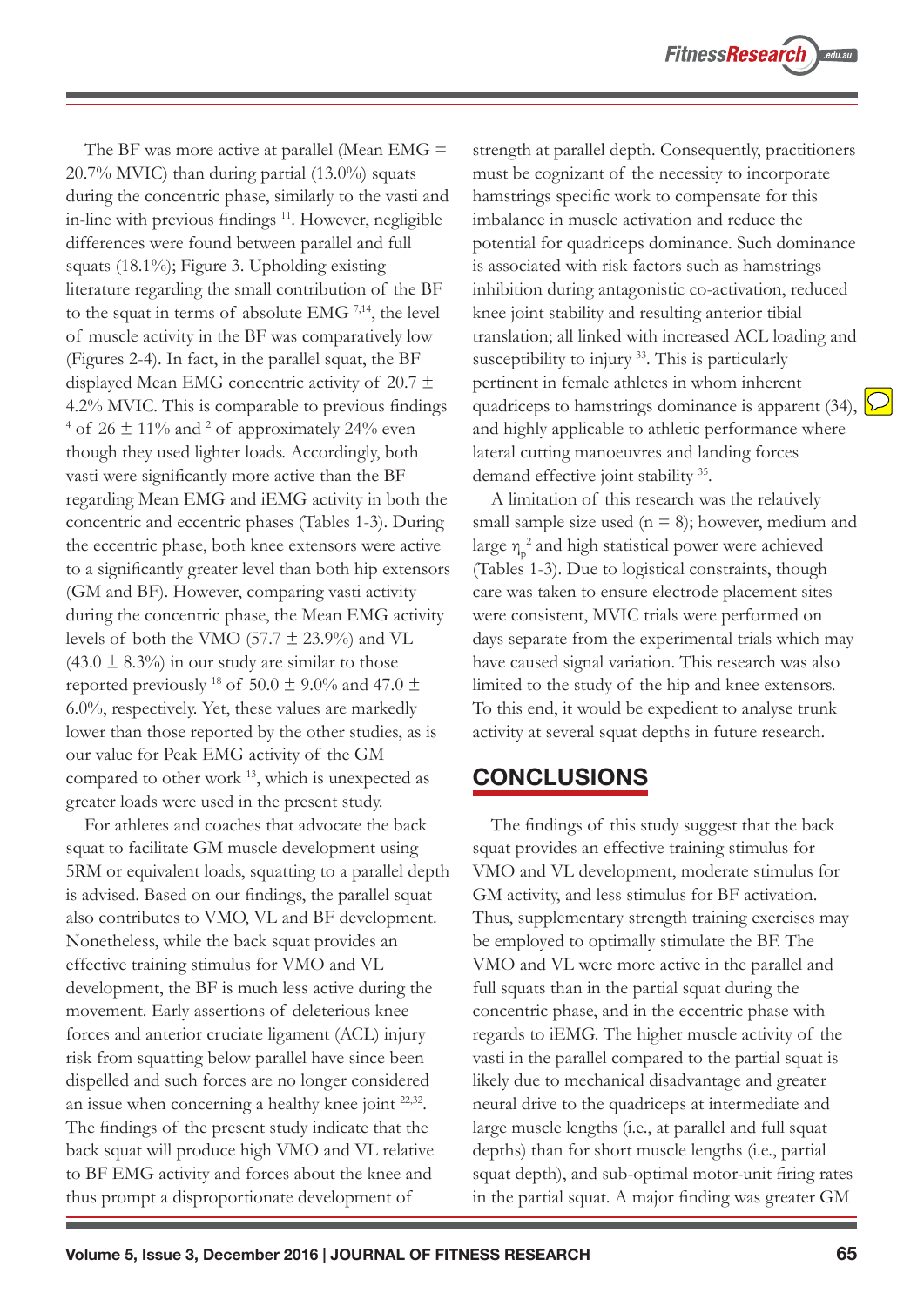activity in parallel squats compared to full squats which may be explained by a number of factors related to external moment arm, relative muscular effort, and optimal length-tension relationship.

# **ACKNOWLEDGEMENTS**

The authors would like to acknowledge the technical support provided by Edge Hill University during the course of this project.

# **REFERENCES**

- 1. Clark, D.R., Lambert, M.I., & Hunter, A.M. (2012). Muscle activation in the loaded free barbell squat: a brief review. Journal of Strength and Conditioning *Research.*
- 2. Gullett, J.C., Tillman, M.D., Gutierrez, G.M., & Chow, J.W. (2009). A biomechanical comparison of back and front squats in healthy trained individuals. Journal of Strength and Conditioning *Research.*
- 3. Escamilla, R.F., Fleisig, G.S., Lowry, T.M., Barrentine, S.W., & Andrews, J.R. (2001). A three-dimensional biomechanical analysis of the squat during varying stance widths. *Medicine*  $\mathcal{C}^*$ *Science in Sports & Exercise.* 33: 984-1081.
- 4. Escamilla, R.F., Rafael, F., Fleisig, G.S., Zheng, N., Lander, J.E., Barrentine, S.W., Andrews, J.R., Bergemann, B.W., & Moorman, C.T. (2001). Effects of technique variations on knee biomechanics during the squat and leg press. *Medicine & Science in Sports & Exercise.* 33: 1552-1566.
- 5. Bryanton, M.A., Kennedy, M.D., Carey, J.P., & Chiu, L.Z.F. (2012). Effect of squat depth and barbell load on relative muscular effort in squatting. Journal of Strength and Conditioning *Research.*
- 6. Luera, M.J., Stock, M.S., & Chappell, A.D.W. (2014). Electromyographic amplitude vs. concentric and eccentric squat force relationships for monoarticular and biarticular thigh muscles. *Journal of Strength and Conditioning Research.* 328-338.
- 7. Paoli, A., Marcolin, G., & Petrone, N. (2009). The

effect of stance width on the electromyographical activity of eight superficial thigh muscles during back squat with different bar loads. Journal of *Strength and Conditioning Research.*

- 8. Drinkwater, E.J., Moore, N.R., & Bird, S.P. (2012). Effects of changing from full range of motion to partial range of motion on squat kinetics. Journal of *Strength and Conditioning Research.*
- 9. Escamilla, R.F. (2001). Knee biomechanics of the dynamic squat exercise. Medicine & Science in Sports *& Exercise.*
- 10. Caterisano, A., Moss, R.F., Pellinger, T.K., Woodruff, K., Lewis, V.C., Booth, W., & Khadra, T. (2002). The effect of back squat depth on the EMG activity of 4 superficial hip and thigh muscles. Journal of Strength and Conditioning Research. 16: 428-432.
- 11. Wretenberg, P., Feng, Y., Lindberg, F., & Arborelius, W. (1993). Joint moments of force and quadriceps muscle activity during squatting exercise. Scandinavian Journal of Medicine and Science *in Sports.* 3: 244–250.
- 12. Flanagan, S.P., and Salem, G.J. (2008). Lower extremity joint kinetic responses to external resistance variations. Journal of Applied Biomechanics.  $24:58 - 68.$
- 13. Robertson, D.G.E., Wilson, J.M.J., & St. Pierre, T.A. (2008). Lower extremity muscle functions during full squats. Journal of Applied Biomechanics. 24: 333-340.
- 14. Ebben, W.P. (2009). Hamstring activation during lower body resistance training exercises. *International Journal of Sports Physiology and Performance.*
- 15. Gorsuch J., Long J., Miller K., Primeau K., Rutledge S., Sossong A., & Durocher J.J. (2010). The effect of squat depth on muscle activation in male and female cross-country runners. 28th *International Conference on Biomechanics in Sports.* July 19 – 23. Marquette, Michigan, USA.
- 16. Baechle, T.R., & Earle, R.W. (2008). Essentials of Strength Training and Conditioning. Champaign, IL: Human Kinetics.
- 17. Renshaw, D., Bice, M.R., Cassidy, C., Eldridge, J.A., & Powell, D.W. (2010). A Comparison of Three Computer-based Methods Used to Determine